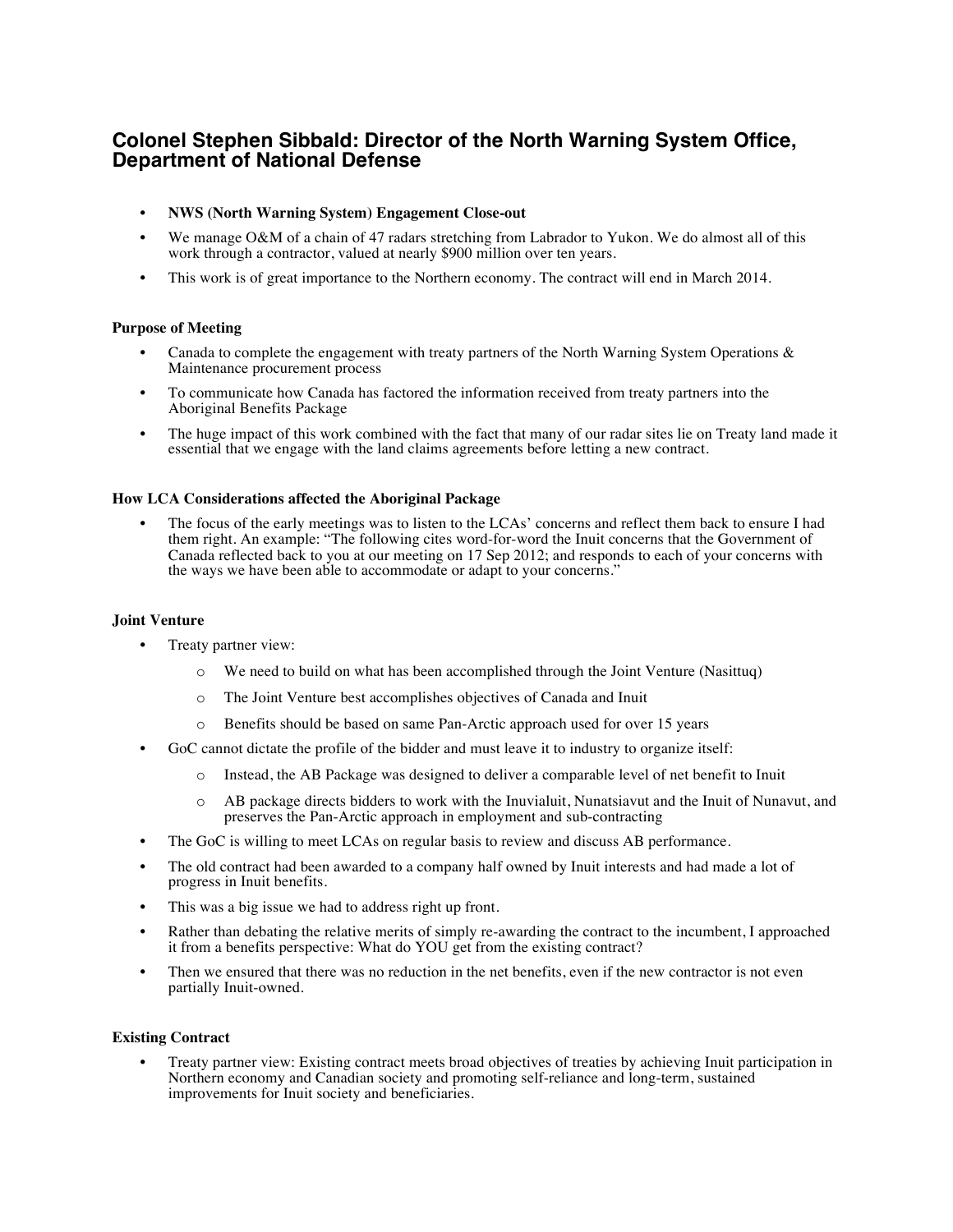- To ensure maximum achievable AB are attained:
	- o Mandatory minimum levels of AB are set at what was achieved in the final years of the current contract
		- $\triangleq$  Note: using a new calculation method, that, for example, excludes Makivik
	- o Contractor will be expected to aggressively grow AB achievements
		- $\triangleq$  Incentive is way to motivate and reward
	- o Inuit employment will be measured by salary, not numbers of people
	- o AB credit for subcontractors will be based on actual Northern benefits
		- **Example 2** Rather than mere Inuit ownership
- From the outset everything had a common theme of building on what had been accomplished under the old contract.
- Chief component was the percentage of contract value that would be Inuit benefit.
- We calculated the final achievements of old contract, set this as minimum mandatory, and set an expectation that the benefit would grow with time.
- Some of the innovative changes we included:
	- o Employment target measured by total salary, not body count
	- o Reuse LCA lists of Inuit-owned companies

#### **Inuit Equity**

- Treaty partner view is that Inuit equity:
	- o Enables Inuit to have role in corporate leadership
	- o Increases opportunities to structure decision-making
	- o Provides capacity development to support long term success for Inuit
	- o Allows for investment of equity funds in important programs and services to communities and Inuit across the regions
	- o For all regions is important
- GoC response:
	- o It's not possible to mandate Inuit representation on the Board of Directors without restricting open competition; nor is Canada able to direct how privately or publicly held companies set up their governance structure
	- o However, GoC has carefully considered the allocation of points among the various areas being evaluated to ensure that the contract is awarded to the most capable bidder (both technical and AB) offering best value
	- o Incentives are built into the procurement to reward excellence in Inuit benefits, including equity
		- $\oplus$  If there are Inuit equity earnings, they will be counted in AB computations which may count towards the annual Performance Incentive Fee (PIF)
	- o If the contractor fails to achieve the requisite AB targets, there is a requirement for the contractor to provide a plan, for approval by  $GoC$ , as to how it will rectify that shortfall
		- $\implies$  One stated option is to direct funds to Inuit programs, in an amount to overcome the shortfall.
		- $\Rightarrow$  If fail to meet AB, Contractor is not eligible for any AB PIF and will incur reductions to other PIFs

#### **Contract Decision Process**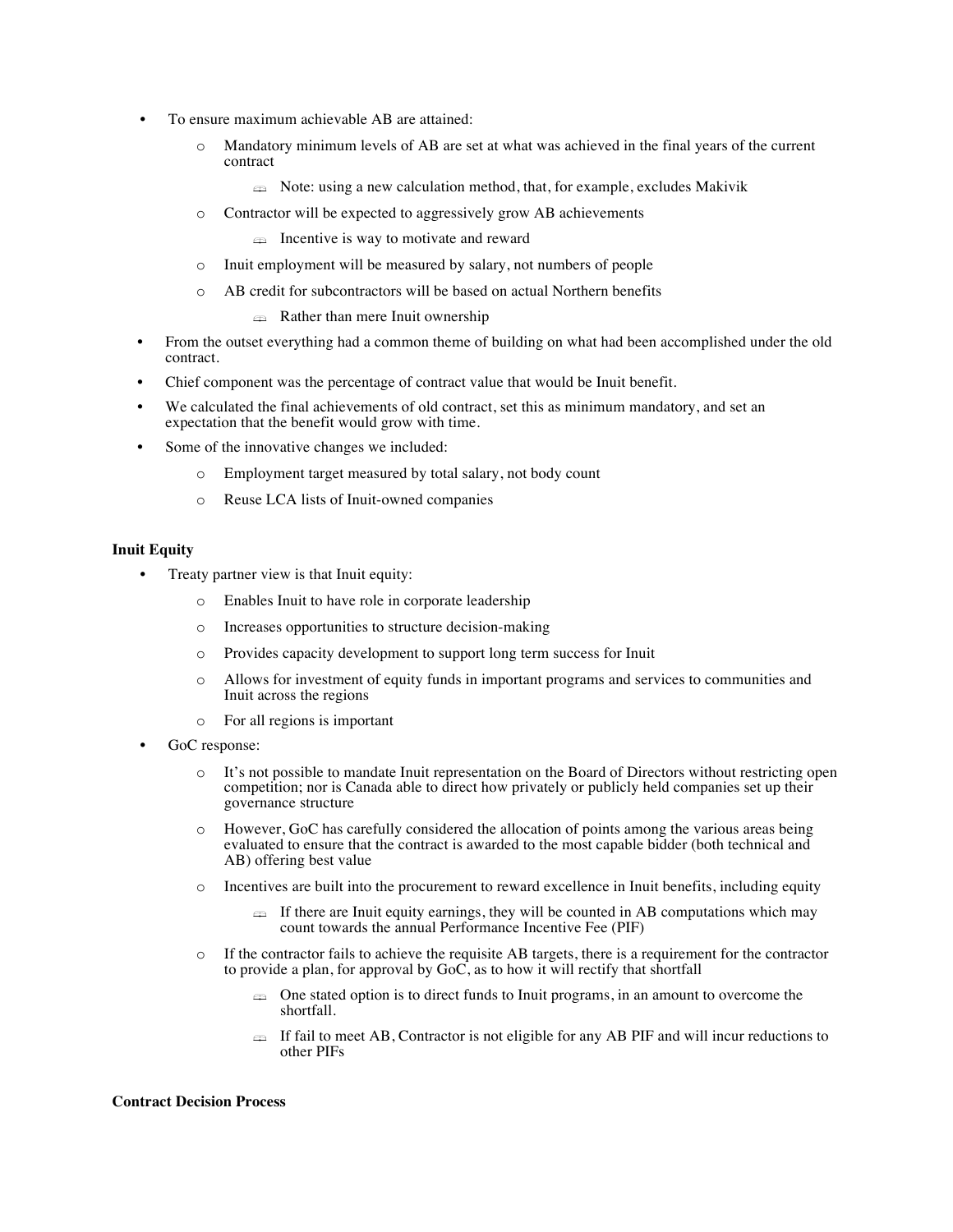- Treaty partner view:
	- o Decision-making process for new contract should be transparent and include our treaty partners to the extent possible
- GoC has engaged with the affected LCAs to the fullest extent possible:
	- o To ensure LCA concerns are considered
	- o To adhere to the spirit of the CLCAs
	- o To build on a relationship of mutual trust and respect
- Another Inuit concern was transparency in the consultation process, which I believe I achieved.

## **HR and Training**

- Treaty partner view:
	- o Human resource aspects achieved under current arrangement are as significant as equity benefits
	- o Training and development programs under contract provide opportunities for Inuit to develop skills required for employment opportunities within government and other industries including long-term permanent positions
- The AB Package addresses these concerns by:
	- o Continuing virtually every HR program and target in the current contract
	- o Setting aside up to \$2M for training and development
	- o Setting an aggressive employment target for full-time employees
	- o Enhancing prior levels by training and assisting Inuit companies to prepare successful bids on subcontracts
		- $\triangleq$  Will grow Inuit business
- I believe the foremost Inuit concern was training and job creation. So we decided to continue virtually every aspect of the legacy contract in this area:
	- o A generous training budget
	- o Aggressive employment targets and
	- o A new program to assist Inuit companies
		- **Example 15 To bid on Government contracts**

# **Overall Message**

- Treaty partner view: Overall message to Canada was "Let's continue to build on successes of current contract."
- GoC will continue the positive momentum. The AB Package for the new contract will:
	- o Set mandatory minimum levels of AB at what was achieved in the final years of the current contract
		- $\triangleq$  Note: using a new calculation method, that, for example, excludes Makivik
	- o Provide incentives for further growth of AB achievements in employment, training, management development and subcontracting
- The Inuit reps I engaged with were happy with the current arrangement and concerned that a renewed contract might destroy some of the great accomplishments.
- So the entire focus of designing the Inuit Benefits package was to preserve the achievements and provide incentives to further expand them.